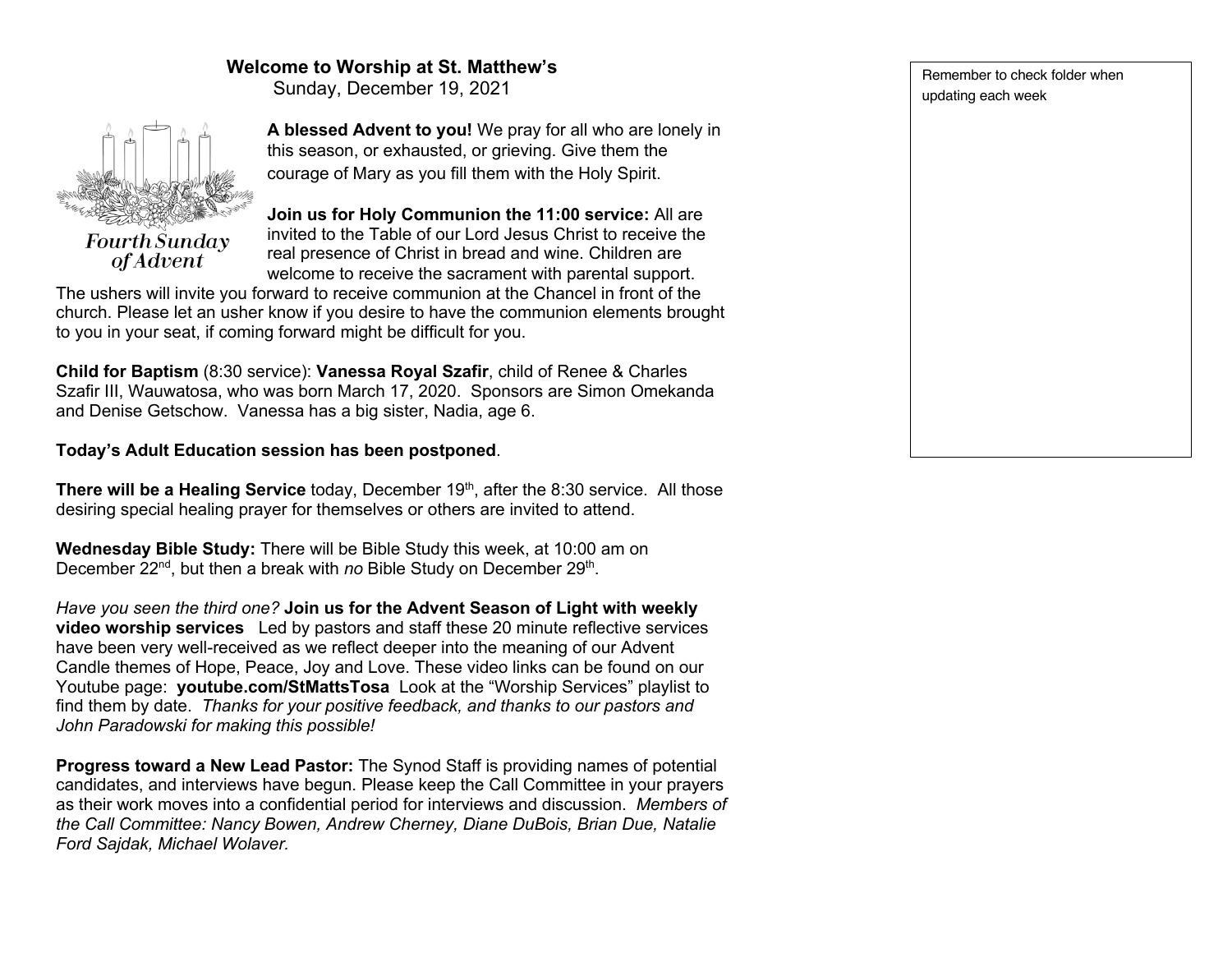St. Matthew's continues to be vigilant in our efforts to protect everyone who comes into our building from contracting and/or spreading COVID.

With the rise in variants and our upcoming Christmas worship services, our task force will continue to uphold current COVID protocols:

- If you or someone in your household feels sick, please stay home and participate in worship online.
- Masks are required during worship and while in the building (communicate this to your family and guests who may be joining you for Christmas worship).

Please note that we will NOT be taking reservations for in-person worship nor will we be limiting the number of people at each service. This means we cannot predict how many people will be in attendance. Use your own best judgment and be safe.

## **Christmas 2021 at St. Matthew's:**

**Friday, December 24:**

4:00 p.m. Christmas Eve Family Service 7:00 p.m. Christmas Eve Traditional Service *(Christmas message: Pr. Sheila Rawn)* 10:00 p.m. Christmas Eve Traditional Service *(Christmas message: Pr. Ann Williams)*



**Saturday, December 25:** In Person Service *only* 10:00 a.m. Christmas Day Service *(Christmas message: Pr. Karen Natterstad)*

**Sunday, December 26:** One Service at 10:00 am *(Message: Pr. Karen Natterstad)*

## **Sunday, January 2:**

One Service at 10:00 am *(Message: Pr. Sheila Rawn)*

\*\*\*All Services will be livestreamed and then archived on the St. Matthew's YouTube Page (*Except Christmas Day*)\*\*\*

**Offering Envelopes for 2022** are now available in the Library Commons. If you use the Simply giving electronic contribution method, you will not be assigned envelopes. If you don't see a box of envelopes and you'd like one, there is a place on the envelope table to sign up to receive a box. Questions? Ask Al Van Lith in the church office.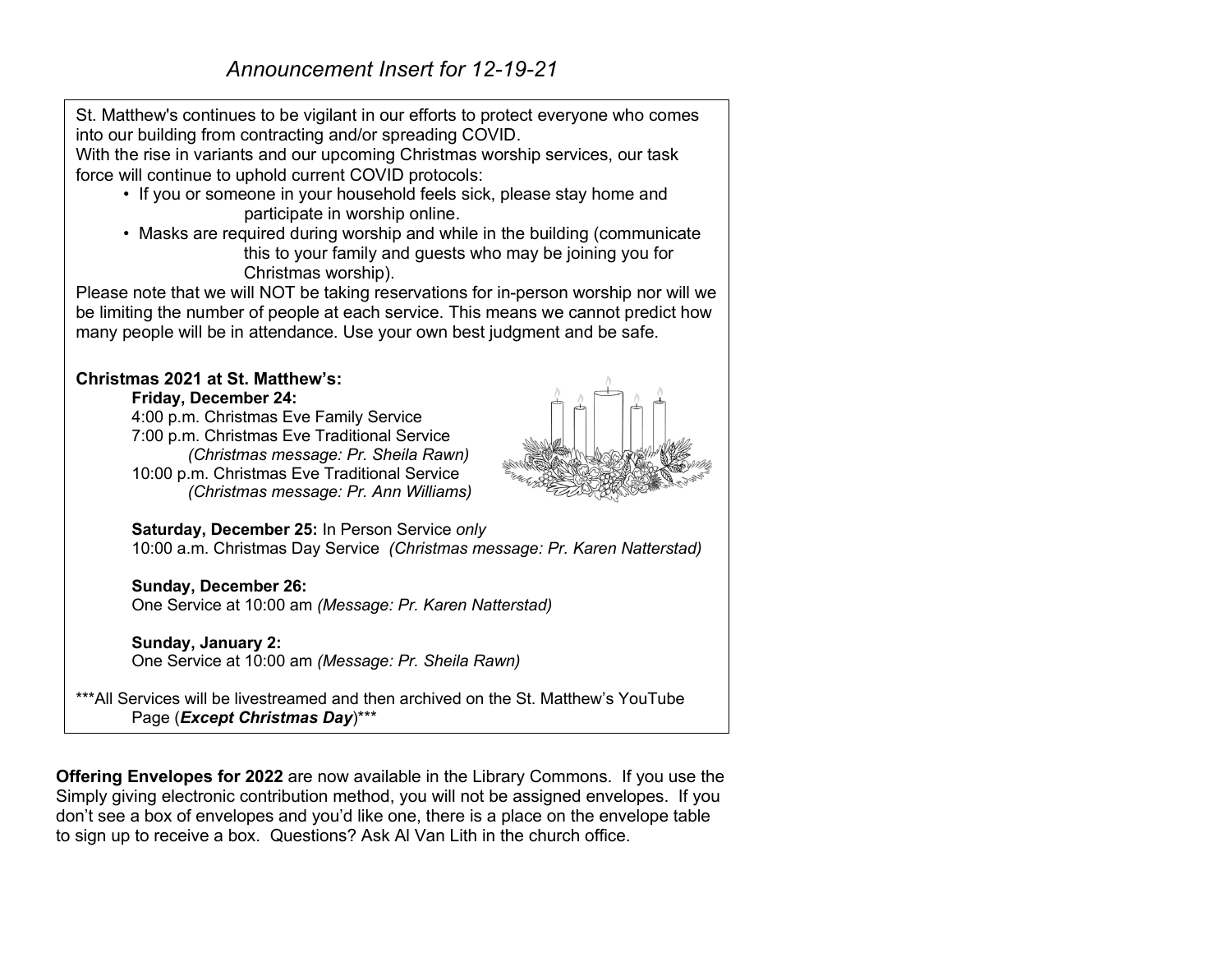# **2021 Year End Giving**

As we get to the end of the year, in order to have your contributions appear on your 2021 Contribution Statement, we need to remind everyone that all contributions need to be either in the office or post marked by December 31, 2021.

#### **• St Matthew's Website:**

 If you go to www.stmattslutheran.org and click on the Give button in the upper right hand corner, you can contribute via your credit card.

#### **• US Post Office:**

 If you want to mail in your check, the postmark on the envelope must be December 31, 2021 or earlier.

## **• Drop off a check in the church office:**

 Drop off your check in the church office by 4 PM on December 31, 2021, or earlier. Following any one of these options will allow your 2021 contribution to St. Matthew's to appear on your 2021 Contribution Statement.

If you have any questions, please feel free to contact Al Van Lith in the office at (414) 774-0441 or email him at al@stmattslutheran.org.

# **Looking Ahead to Next Year!**

**January 2 Adult Education With DAN BICE:** "Resolution: I will read a book of the Bible this year." Why is it that so many people who profess to believe the Bible never read it? The scriptures are

full of compelling, weird, infuriating and mystifying material. We will help you decide which book to pick, give you some important background information,a nd help you come up with a plan to keep this resolution. Beginning at 11:00 a.m., *At a later time, after the 10:00 worship service.*

**Beginning January 5th: Women's Book Discussion**, Three Wednesday nights from 7-8 p.m. "Tattoos on the Heart: The Power of Boundless Compassion." Read chapters 1-3 for January 5<sup>th</sup>. Contact Sue Swing with questions.

## **Youth Mission Trip 2022 – Info Meeting Set for January 9th**

Plans are underway for Mission Trip 2022! **We know the dates: June 18th – 26th**, but other details are still being worked out. Where will we go? How far will it be? What will we do? How will we get there? So many questions! We will have answers for you at an info meeting on January 9<sup>th</sup> at noon. The mission trip experience is open to kids who are currently in 9<sup>th</sup> –  $12<sup>th</sup>$  grades. If you have any questions, talk to Gretchen Haugse.

**First Fridays Book Discussion Group:** Discussions begin at 7 p.m. For now, the meetings will continue through the use of Zoom to reduce the risk of virus transmission.

**Jan. 7, 2022 The Midnight Library** by Matt Haig (304 pages)

More information available from Fred Heim, Book Group Coordinator.

January